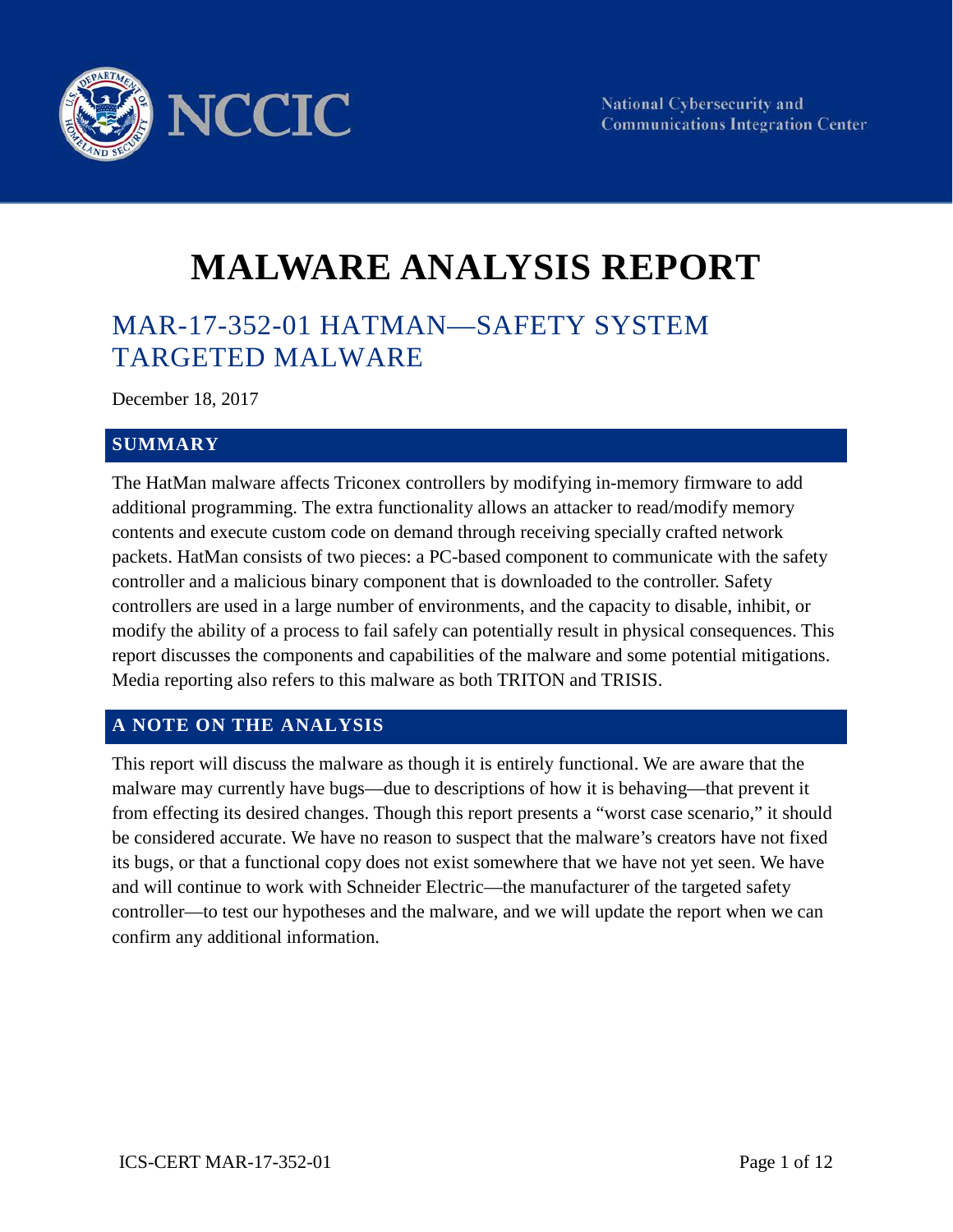

## **ANALYSIS**

HatMan follows Stuxnet and Industroyer/CrashOverride, but surpasses them with the ability to directly interact with, remotely control, **and compromise** a safety system—a nearly unprecedented feat. This report will discuss the malware's context, components, and capabilities.

#### CONTEXT: WHAT ARE SAFETY SYSTEMS?

emphasis on reliability and predictable failure.<sup>1</sup> Unlike PLCs, safety PLCs often have redundant and robust failure detection on inputs and outputs. They are normally used to provide a way for a Safety systems or PLCs are specialized hardware—similar to traditional PLCs—with a strong components, such as multiple main processors; watchdog capabilities to self-diagnose anomalies; process to safely shut down when it has encountered unsafe operating conditions, and provide a high degree of safety and reliability with important monitoring capabilities for process engineers.

#### **COMPONENTS**

 safety PLCs, and a binary component that compromises the end device when downloaded. All of these could potentially appear within the safety system environment, possibly in similar file HatMan consists of two parts: a more traditional PC-based component that interacts with the system locations as TriStation TS1131 software installations.

The PC-based component consists of three pieces in the form observed:

- An executable that programs a Triconex device without the TriStation software,
- A native<sup>2</sup> shellcode program that injects a payload into the in-memory copy of the Triconex firmware, [3](#page-1-2) and
- A native shellcode payload that performs malicious actions.

<span id="page-1-0"></span><sup>1</sup> Safety systems are designed such that *if they were to fail*, they would fail in an entirely predictable manner, so that the worst case scenario is fully known.

<span id="page-1-1"></span> 2 The shellcode here is PowerPC, where newer Triconex devices (if targeted in other versions), would be ARM.

<span id="page-1-2"></span><sup>3</sup> The persistent copy of the firmware is immutable, as it is stored in PROM.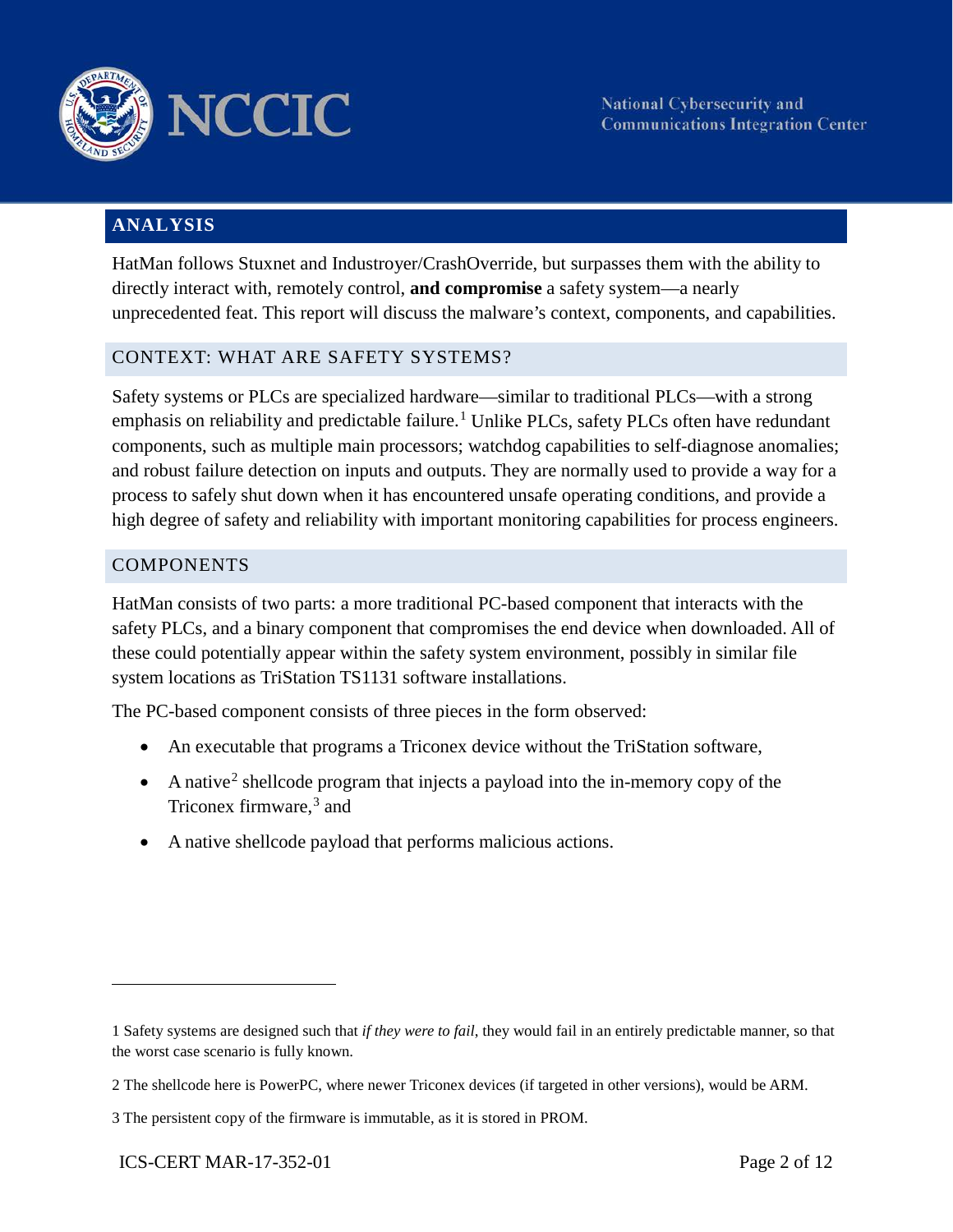

#### **REPROGRAMMING THE SAFETY PLC**

In its current iteration, the component that programs the Triconex controllers is written entirely in Python.[4](#page-2-0) The modules that implement the communication protocol and other supporting components are found in a separate file—library.zip—while the main script that employs this functionality is compiled into a standalone Windows executable—trilog.exe—that includes a Python environment.

documented, user application Triconex System Access Application (TSAA) protocol,<sup>[5](#page-2-1)</sup> and could protocol does not require any authentication or encryption, although ACLs may be configured on by sending a specific UDP broadcast packet over Port 1502. This Python script communicates using four Python modules—TsBase, TsLow, TsHi, and TS cnames—that collectively implement the TriStation network protocol ("TS", via UDP 1502); this is the protocol that the TriStation TS1131 software uses to communicate with Triconex safety PLCs. Although this protocol is undocumented, it is similar to the officially feasibly have been reverse engineered from knowing this, other manufacturers' documentation, and watching traffic between the programming workstation and safety PLC. In addition, this the PLC.<sup>[6](#page-2-2)</sup> The Python script is also capable of autodetecting Triconex controllers on the network

 In addition to their implementation of the TriStation protocol, the Python modules also expose a regardless of key switch position. set of methods to interact with the compromised safety PLC. These use a specific network command with some specially crafted data to pass messages to the implant in order to expose the functionality of the malicious modifications to an attacker on a computer on the safety network,

 has connected, it sets an argument for itself by appending a small program, running it, and then The general execution flow of the Python script can be seen in the flow diagram below. It begins with connecting to a Triconex controller using an IP address provided as an argument. Once it checking to ensure it succeeded. It then overwrites the program with a small dummy program if

<span id="page-2-0"></span><sup>4</sup> However, it would be relatively trivial to rewrite this component into any other language.

<span id="page-2-1"></span><sup>5</sup> The TSAA protocol can be used for reading and writing data points and other user-application-level tasks from a third-party program, rather than using Schneider software.

<span id="page-2-2"></span> signing for programming—this is also not a bulletproof mitigation strategy, as it is very feasible for the authors to push, circumventing the measure. At best, this would be a stop-gap. 6 That being said, ACLs are not an effective mitigation strategy, as it is solely based on IP address; thus, the attacker could still use the programming workstation to compromise the PLC. In addition, later Triconex devices have X.509 update their script to employ these certificates (resident on the programming workstation) to sign any updates they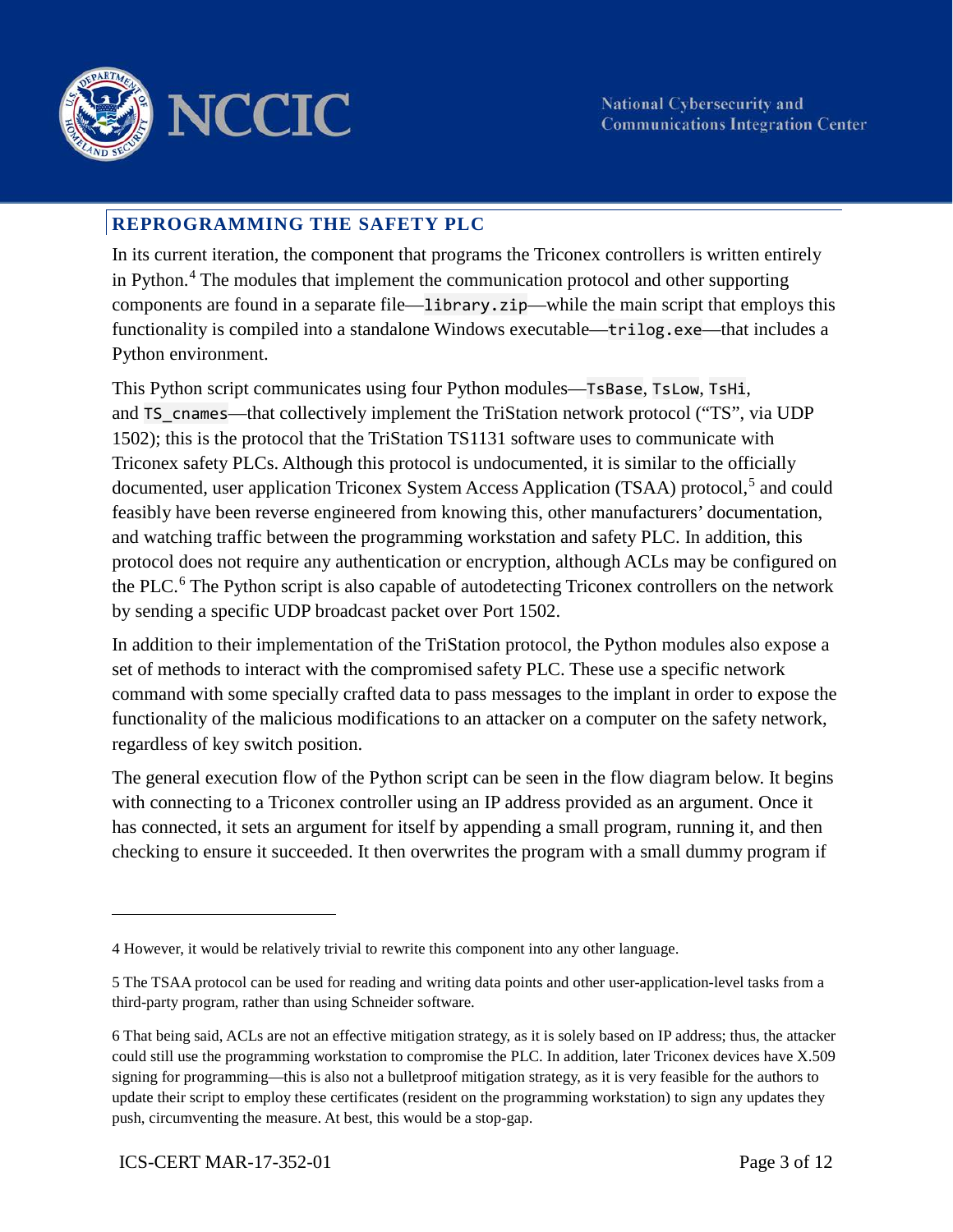

 program slot with this new code. Then it runs the malicious payload, waits for it to finish, and its "clean" flag is set. Following this, it builds the malicious payload and overwrites the same verifies it succeeded. Finally, it overwrites the malicious program with the same dummy program if the same "clean" flag is set.



 with the compromised safety controller as needed. The script embedded in the PC component does not interact with the command modified by the malicious payload, but it is feasible and likely that a separate script was used to actually interact

# **THE MALICIOUS PAYLOAD**

 The malicious shellcode is split into two separate pieces—inject.bin and imain.bin. The the latter is the payload that actually performs the additional, malicious functionality. Both binary components are PowerPC bytecode—the same as the firmware and any applications former is more generic code that handles injecting the payload into the running firmware, while compiled for and downloaded to the safety controller.

 structure handed back from the TS protocol "get control program status" command. As the The injector masquerades as a normal, compiled PowerPC program for the Triconex device. It uses the argument value written by the first program downloaded by the Python script (described previously); however, unlike the earlier program that heuristically determines a location for the argument, it assumes that this value exists at a particular address. This address is within the injector runs, it uses this control field several ways: as an input argument that specifies the number of cycles to idle before attempting to inject the payload; as a step counter to track and control execution progress; and as a field for writing debug information upon failure. This allows the attackers to monitor the status of and debug problems with the injector as it runs.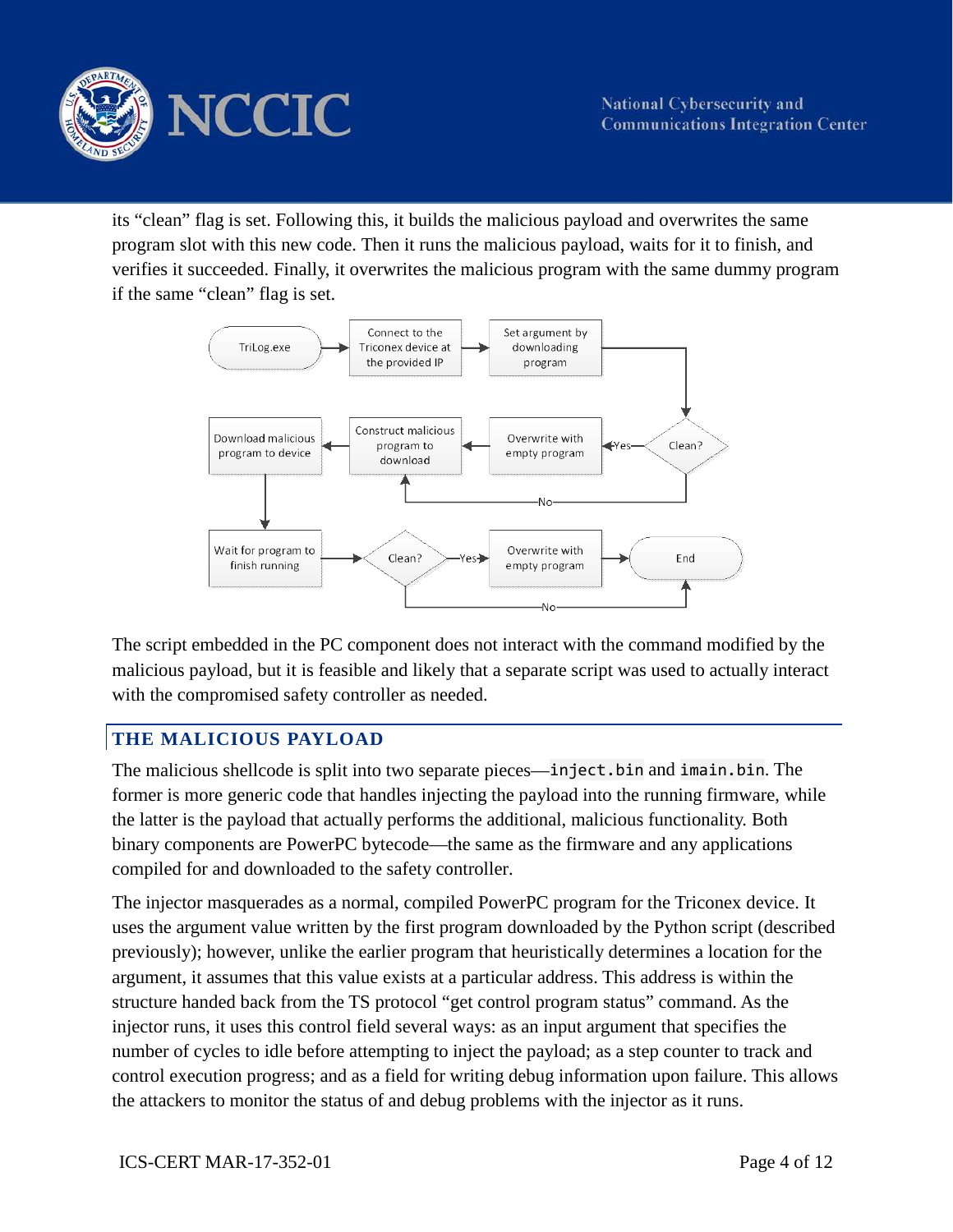

 call check and then, if that check passes, copies the payload into memory, changes a function This shellcode component follows the general execution path shown in the flow chart below. During each cycle, the program runs and branches based on the control value stored in the control field. It begins by waiting a number of cycles based on the counter portion of the control field then proceeds to the later steps. The next two steps perform checks using a system call, matching an output value against an expected constant. The fourth step performs a similar system pointer to the address of the copied payload, and returns.



At the time of writing, research is ongoing to determine exactly what effects the intermediate system call checks and/or actions produce upon the device.

Once the injector has finished running, it will have modified a function pointer that is used in processing a specific network command ("get main processor diagnostic data") such that, when that command is received, the payload is executed first prior to normal processing.

The second component of the malicious program—the payload, imain.bin—is designed to take a TriStation protocol "get main processor diagnostic data" command, look for a specially crafted packet body, and perform custom actions on demand. It is able to read and write memory on the safety controller and execute code at an arbitrary address within the firmware. In addition, if the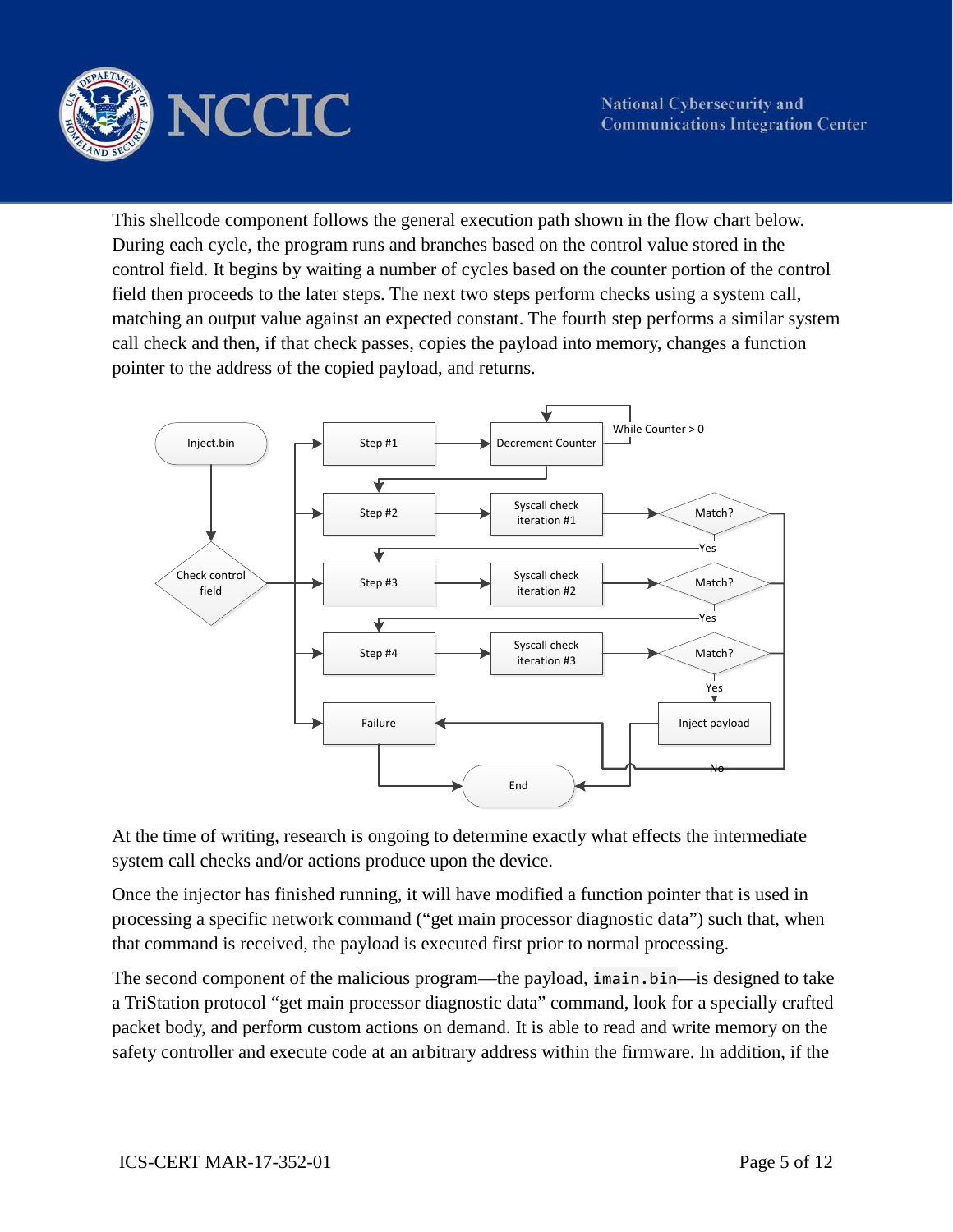

memory address it writes to is within the firmware region, it disables address translation,<sup>7</sup> writes the code at the provided address, flushes the instruction cache, and re-enables address translation. Based on our understanding of the Triconex device, this allows the malware to make changes to the running firmware; however, it appears these changes will be persistent only in memory.

#### **IMPLICATIONS**

 misbehave—it could be very damaging when combined with malware that impacts the process in Although by itself HatMan does not do anything catastrophic—safety systems do not directly control the process, so a degraded safety system will not cause a correctly functioning process to tandem. Were both to be degraded simultaneously, physical harm could be effected on persons, property, or the environment.

 components would indicate a significant knowledge about ICS environments—specifically It is safe to say that while HatMan would be a valuable tool for ICS reconnaissance, it is likely designed to degrade industrial processes or worse. Overall, the construction of the different Triconex controllers—and an extended development lifecycle to refine such an advanced attack.

#### **DETECTION**

NCCIC is working with Schneider Electric to develop an effective method for both detection and mitigation of the known samples in the short term. Schneider Electric is evaluating the possibility of longer-term strategies for detection and mitigation as well.

 In addition, a YARA rule that matches the three binary components—trilog.exe, inject.bin, detection, as the files may or may not be present on any workstation, and such a rule cannot be and imain.bin—is included as an appendix. This is not necessarily a reliable method for used on a Triconex controller itself; however, it could be useful for detection with agent-based detection systems or for scanning for artifacts.

<span id="page-5-0"></span><sup>7</sup> This is also known as putting the processor into "real mode".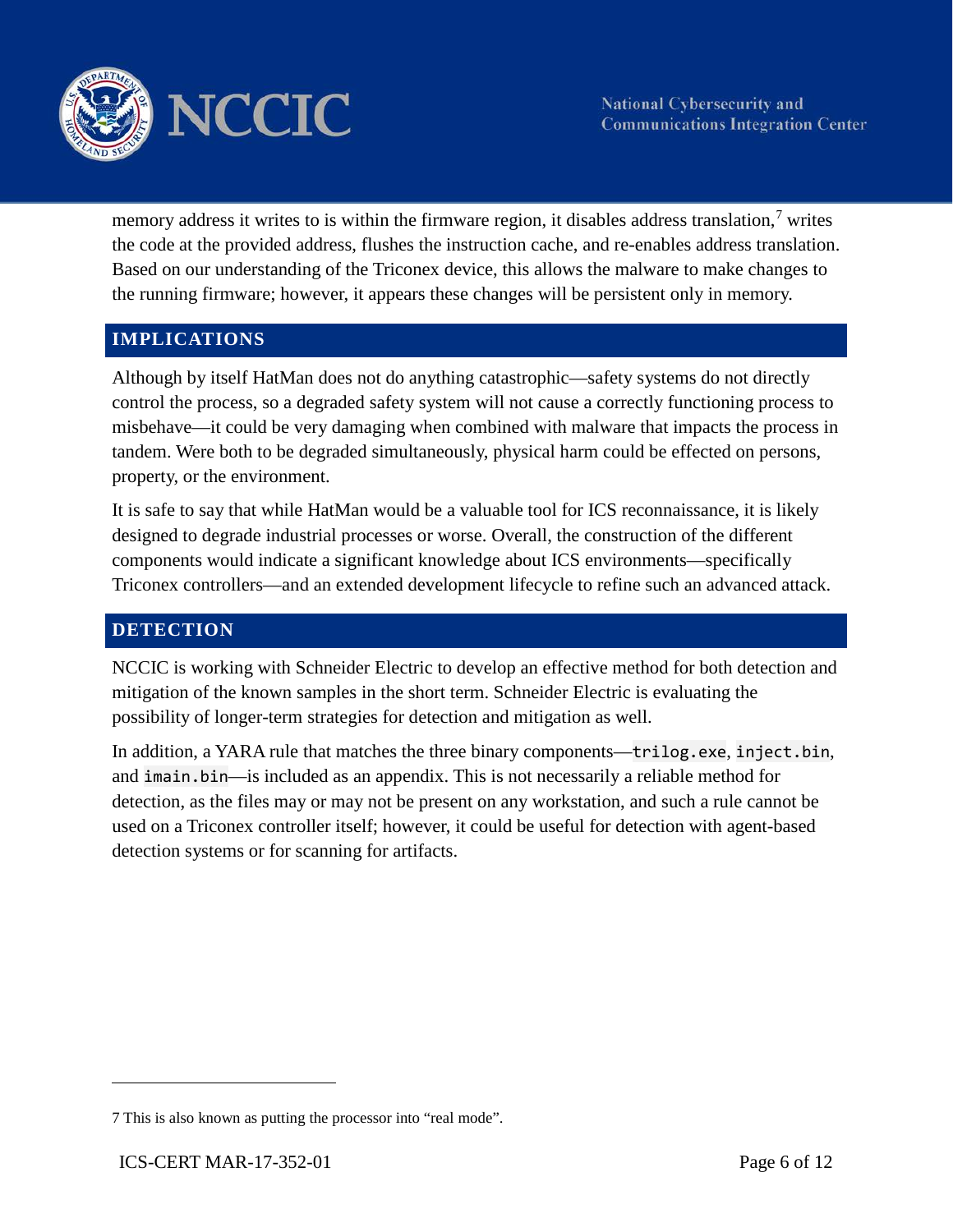

### **MITIGATIONS**

 compromised. Currently, none of these are complete solutions to the problem, as none will There are a number of possible mitigations that can reduce the chance of Triconex devices being prevent the malware under all circumstances. The following are possible mitigations:

 • *Ensure Triconex devices connect only to networks required for their proper function.* 

If possible, remove Triconex devices from any networks to which they do not need a persistent connection; however, if historians or other applications that rely on real-time information from safety controllers are needed, this might not be possible.

• *Only switch the key to "PROGRAM" when necessary.* 

 "RUN". This is not only a way to reduce the chances of being infected, but also best practice. When a Triconex device has its key set to "RUN" or "REMOTE", it is unable to be programmed; thus, only moving the key to "PROGRAM" whenever the device must be programmed will reduce the likelihood that it can be compromised. That being said, many processes may be in flux due to changes in the environment, so safety systems may need to be reprogrammed with some frequency; thus, it is rarely possible to never move the key from

• *Avoid connecting TriStation workstations to a larger network, avoid using removable media to transfer programs, and follow best practices for updating workstations.* 

systems workstations in the "Defense in Depth" document.<sup>8</sup> Any other guidance provided in The malicious program must be transmitted to a machine—likely a TriStation workstation that is connected to the same network as the Triconex device. These machines must be treated with caution to prevent malware spreading to them. If there is no path in, the malware we analyzed cannot jump through a workstation onto the safety PLC. This recommendation follows the best practices DHS NCCIC/ICS-CERT has previously detailed for control this document should also be considered.

<span id="page-6-0"></span><sup>8</sup> This document may be found on the ICS-CERT web site.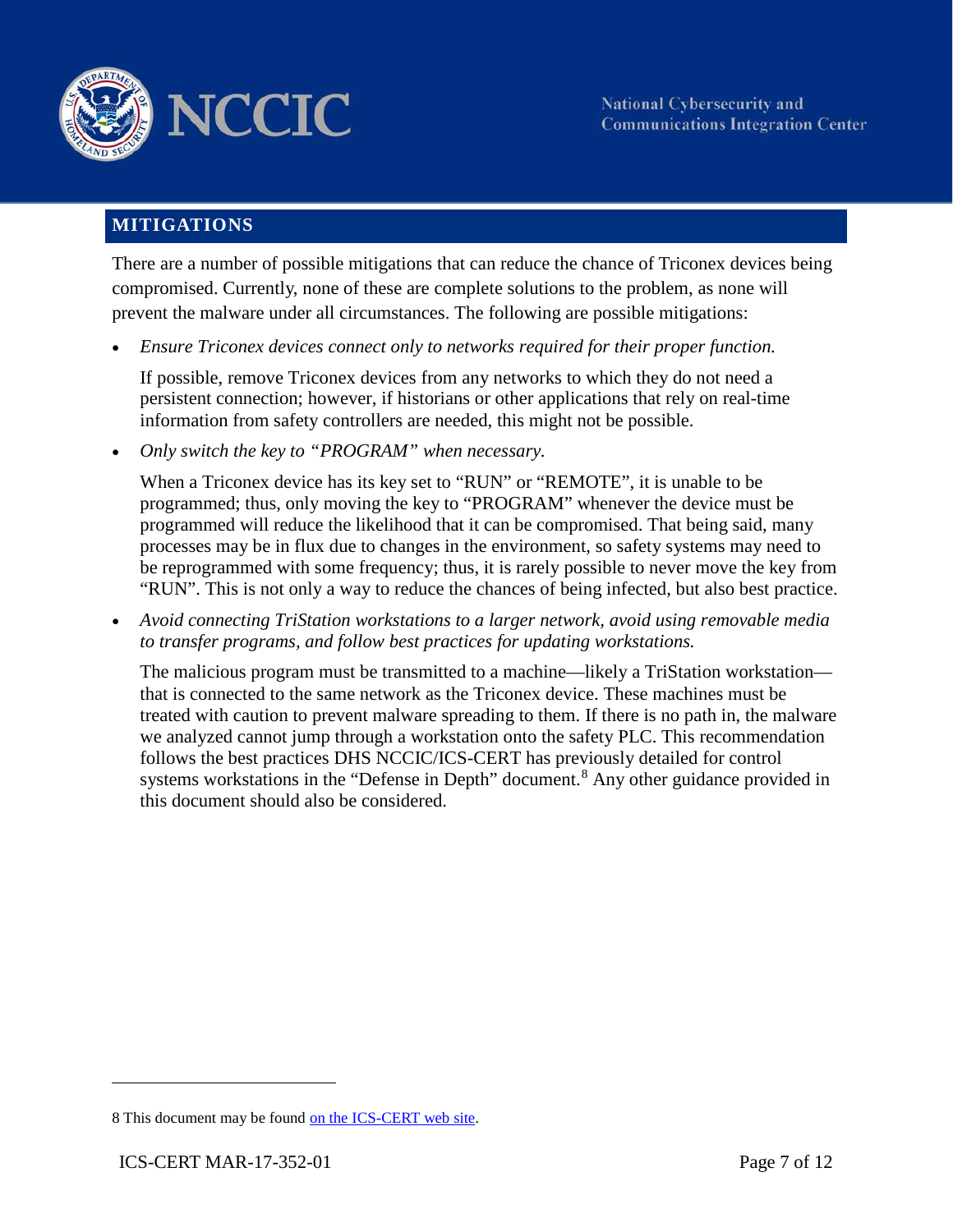

Schneider Electric has published a security notification (SEVD-2017-347-01)<sup>[9](#page-7-0)</sup> that recommends a variety of mitigations to decrease the chances of infection that are more tailored toward their specific systems. Several key points are mentioned here:

- Safety systems must always be deployed on isolated networks using zones and conduits as defined in IEC-62443;
- Physical controls should be in place so no unauthorized person has access to the plant, equipment rooms, safety controllers, safety peripheral equipment or the safety network;
- All controllers should reside in locked cabinets:
- cabinets and should never be connected to any network other than the safety network; • All TriStation terminals (Triconex programming software) should be kept in locked
- is in the "Program Mode" with the key removed and secured; and • Operator stations should be configured to display an alarm whenever the Tricon keyswitch
- should be enabled. • Enhanced security features in TriStation, as well as the Triconex communication modules, should be enabled.<br>-<br>9. <u>https://www.schneider-electric.com/en/download/document/SEVD-2017-347-01/</u>

<span id="page-7-0"></span>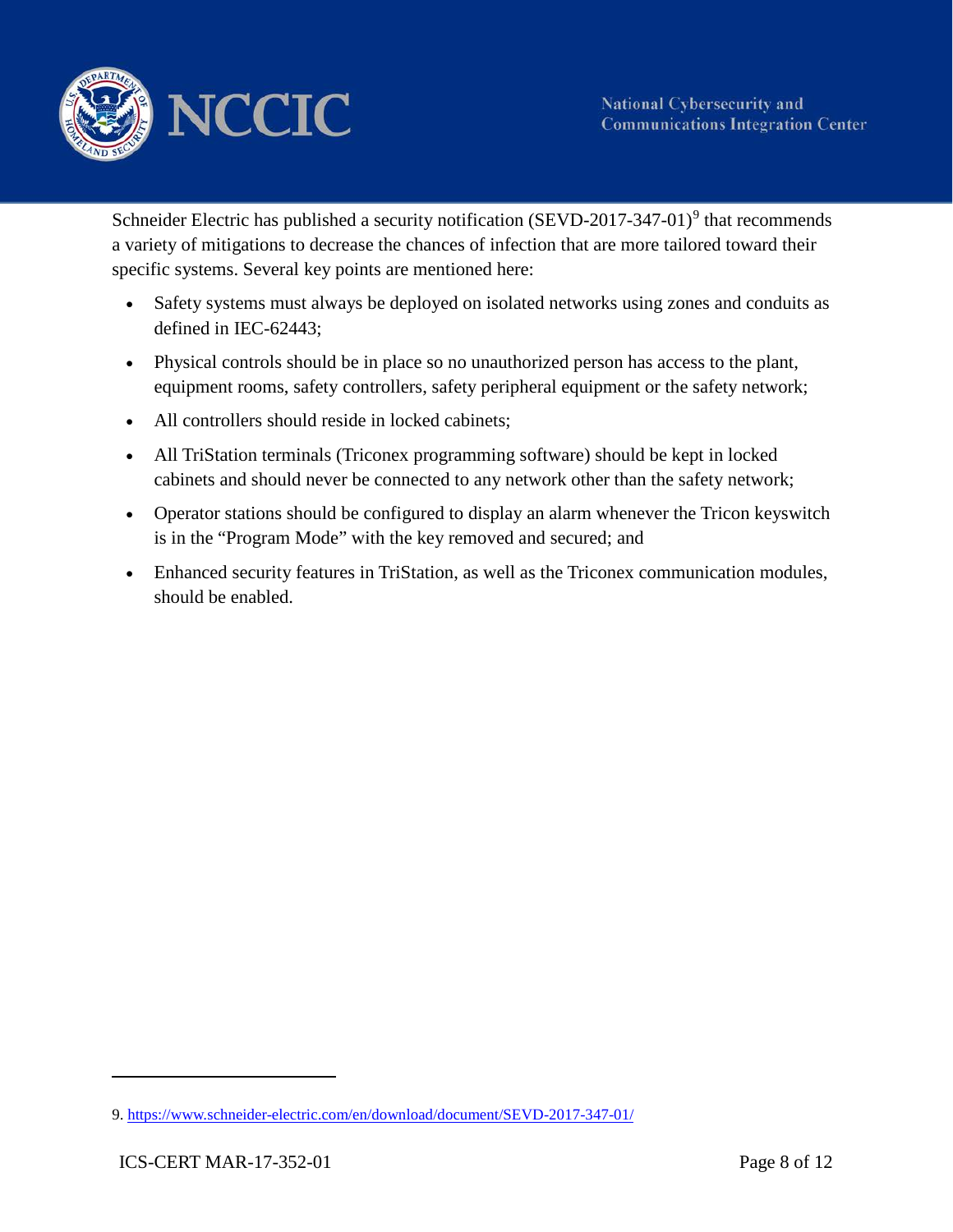

#### **APPENDIX: YARA RULES**

 The following is a YARA rule that matches the binary components of the HatMan malware. The YARA rule is available at: https://ics-cert.us-cert.gov/sites/default/files/file attach/MAR-17-352-

```
 
*/
01.yara
/* 
* DESCRIPTION: YARA rules to match the known binary components of the HatMan
              malware targeting Triconex safety controllers. Any matching
* components should hit using the "hatman" rule in addition to a
              more specific "hatman_*" rule.
* AUTHOR: DHS/NCCIC/ICS-CERT
/* Globally only look at small files. */ 
private global rule hatman_filesize : hatman { 
   condition: 
       filesize < 100KB 
} 
/* Private rules that are used at the end in the public rules. */private rule hatman_setstatus : hatman { 
   strings: 
       $present = { 80 00 40 3c 00 00 62 80 40 00 80 3c 40 20 03 7c}?? ?? 82 40 04 00 62 80 60 00 80 3c 40 20 03 7c 
                     ?? ?? 82 40 ?? ?? 42 38 } 
   condition: 
       $preset 
} 
private rule hatman_memcpy : hatman { 
   strings: 
       $memcpy_be = { 7c a9 03 a6 38 84 ff ff 38 63 ff ff 8c a4 00 01 
                     9c a3 00 01 42 00 ff f8 4e 80 00 20 } 
       $memcpy_le = { a6 03 a9 7c ff ff 84 38 ff ff 63 38 01 00 a4 8c 
                     01 00 a3 9c f8 ff 00 42 20 00 80 4e } 
   condition: 
       $memcpy_be or $memcpy_le 
} 
private rule hatman_dividers : hatman { 
   strings: 
ICS-CERT MAR-17-352-01 Page 9 of 12
```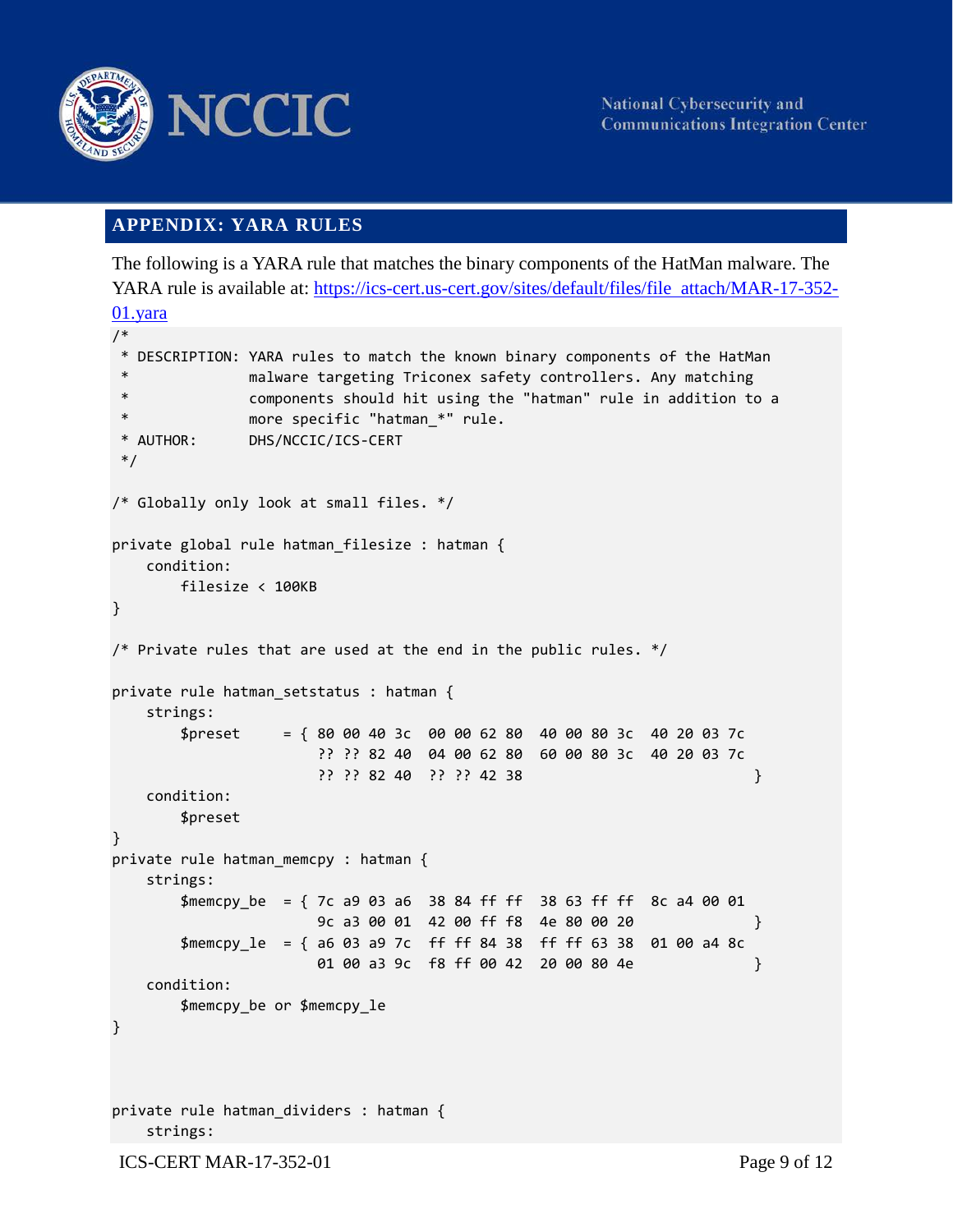

```
$div1 = { 9a 78 56 00 }$div2 = { 34 12 00 00 }condition: 
       $div1 and $div2 
} 
private rule hatman nullsub : hatman {
   strings: 
       $nullsub = { f f f f 60 38 02 00 00 44 20 00 80 4e }condition: 
       $nullsub 
} 
private rule hatman_origaddr : hatman { 
   strings: 
       $oaddr be = { 3c 60 00 03 60 63 96 f4 4e 80 00 20 }
       $oaddr_l = { 03 00 60 3c  f4 96 63 60 20 00 80 4e }condition: 
       $oaddr_be or $oaddr_le 
} 
private rule hatman origcode : hatman {
   strings: 
       $ocode be = { 3c 00 00 03 60 00 a0 b0 7c 09 03 a6 4e 80 04 20 }
       $ocode_le = { 03 00 00 3c b0 a0 00 60 a6 03 09 7c 20 04 80 4e } 
   condition: 
       $ocode_be or $ocode_le 
} 
private rule hatman_mftmsr : hatman { 
   strings: 
       $mfmsr be = { 7c 63 00 a6 }
       $mfmsr_l = { a6 00 63 7c }$mtmsr_be = { 7c 63 01 24 }$mtmsr_le = { 24 01 63 7c } 
   condition: 
       ($mfmsr_be and $mtmsr_be) or ($mfmsr_le and $mtmsr_le) 
} 
private rule hatman_loadoff : hatman { 
   strings: 
       $loadoff be = { 80 60 00 04 48 00 ?? ?? 70 60 ff ff 28 00 00 00
                       40 82 ?? ?? 28 03 00 00 41 82 ?? ?? } 
       $loadoff le = { 04 00 60 80 ?? ?? 00 48 ff ff 60 70 00 00 00 28
                       ?? ?? 82 40 00 00 03 28 ?? ?? 82 41 } 
   condition: 
       $loadoff_be or $loadoff_le 
}
```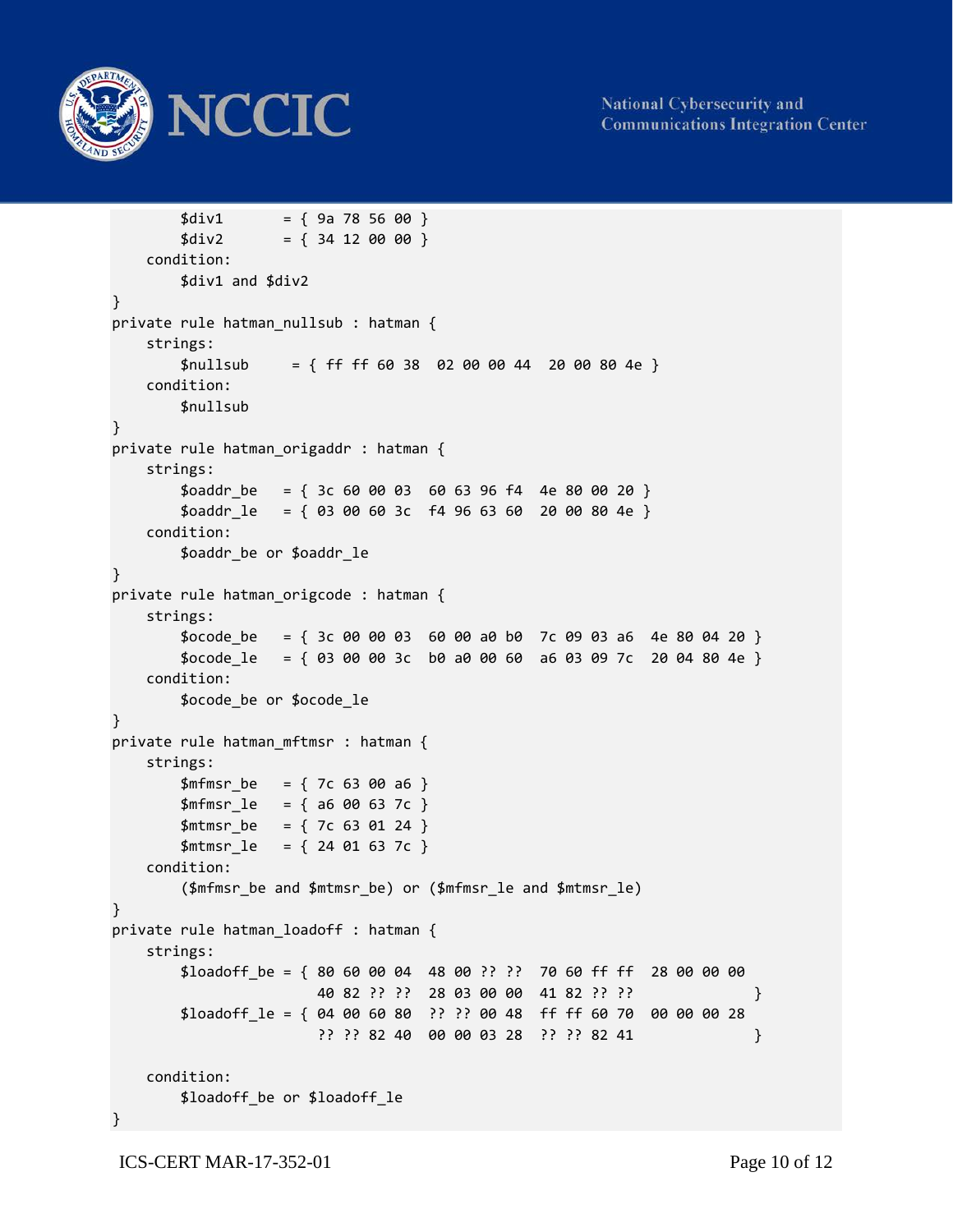

**National Cybersecurity and Communications Integration Center** 

```
private rule hatman_injector_int : hatman { 
    condition: 
        hatman memcpy and hatman origaddr and hatman loadoff
} 
private rule hatman_payload_int : hatman { 
    condition: 
        hatman memcpy and hatman origcode and hatman mftmsr
} 
/* Actual public rules to match using the private rules. */ 
rule hatman_compiled_python : hatman { 
    condition: 
        hatman_nullsub and hatman_setstatus and hatman_dividers 
} 
rule hatman_injector : hatman { 
    condition: 
        hatman_injector_int and not hatman_payload_int 
} 
rule hatman_payload : hatman { 
    condition: 
        hatman payload int and not hatman injector int
} 
rule hatman_combined : hatman { 
    condition: 
        hatman_injector_int and hatman_payload_int and hatman_dividers 
} 
rule hatman : hatman { 
    meta: 
        author = "DHS/NCCIC/ICS-CERT"description = "Matches the known samples of the HatMan malware." 
    condition: 
        hatman_compiled_python or hatman_injector or hatman_payload 
            or hatman_combined 
}
```